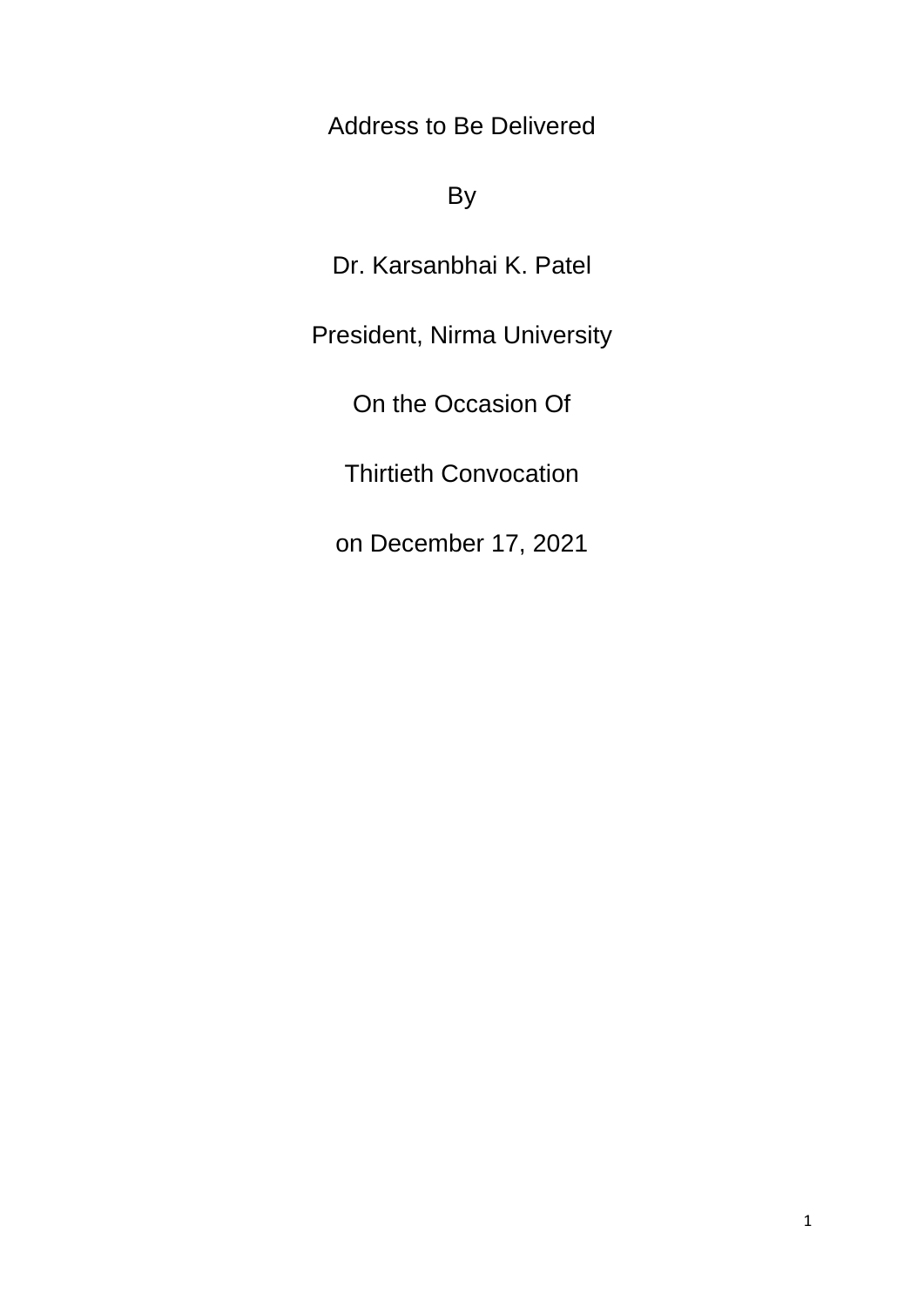Mr Shrikant Madhav Vaidya, Chairman, IndianOil Limited, the Chief Guest of today's function; Dr Singh, Director General of the University; distinguished members of the Board of Governors; august members of the Academic Council; guests; faculty and staff members; graduating students; their parents and family members; alumni; representatives of the media; ladies and gentlemen.

It gives me great pleasure in congratulating the graduating students of the Institutes of Technology, Management, Pharmacy, Science, Law, Architecture and Planning, Commerce, and Design and those who have successfully completed their programmes in different disciplines from the University. My special compliments to PhD graduates who have pursued serious scholarship. At the outset, I would like to praise the parents who have supported their children during their studies.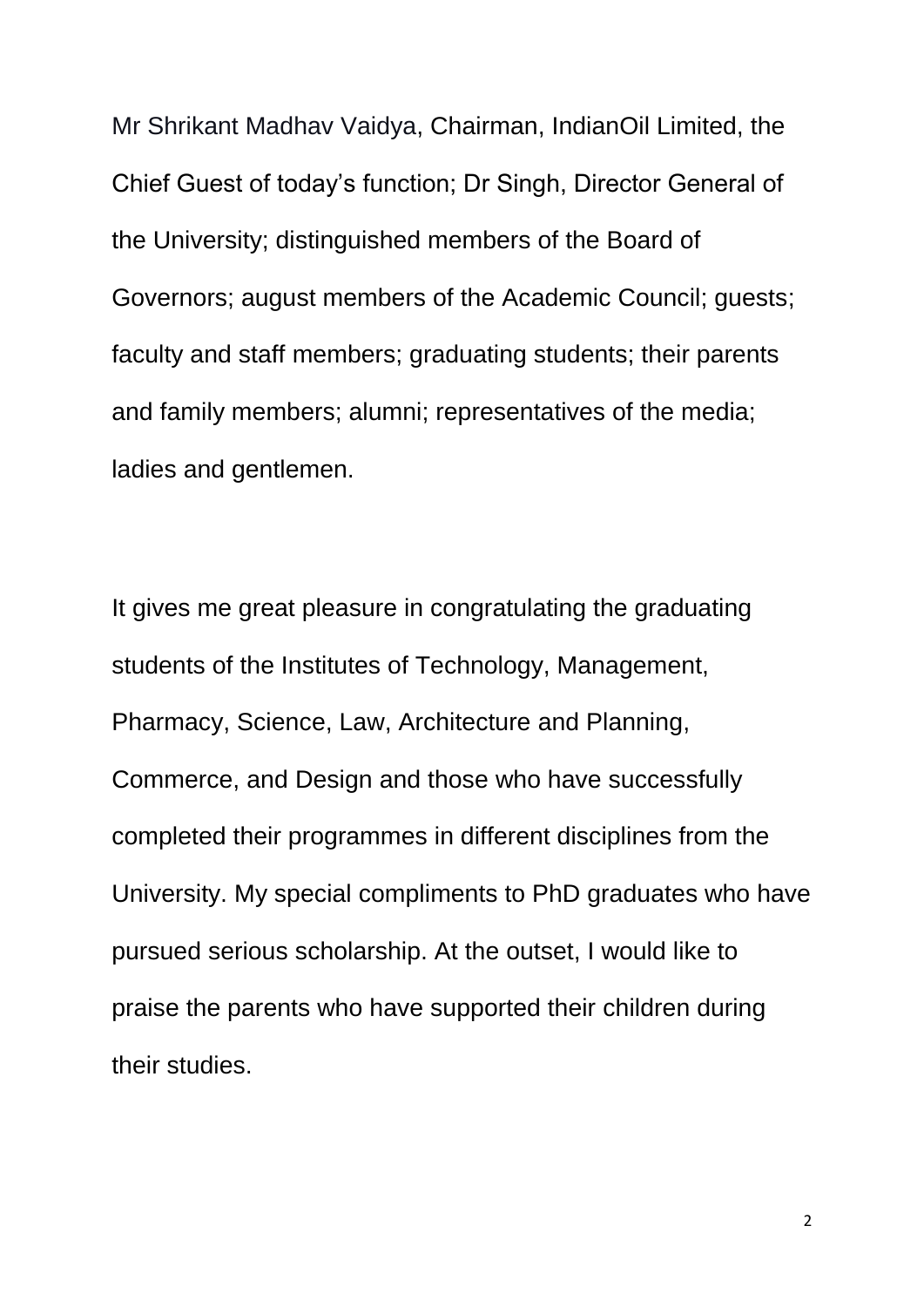It is my pleasure to introduce Mr Vaidya, the Chief Guest. He is a Chemical Engineer, with over 35 years of experience in the Oil and Gas sector, with proficiency in refinery-petrochemicals integration.

Mr Vaidya spearheaded the successful rollout of BS-VI grade transport fuels across the country. In the past, no nation had achieved the feat of moving from BS-IV to BS-VI grade fuels in a record time of three years.

Under his stewardship, IndianOil is undertaking capacity expansion of refineries with petrochemical integration. Further, the company has expanded its value-added offerings for the customers, including India's first 100 octane premium gasoline, differentiated LPG, etc. Various customer-centric measures and the introduction of 'The IndianOil Rhino' as the Company's mascot, have revitalised Brand IndianOil.

3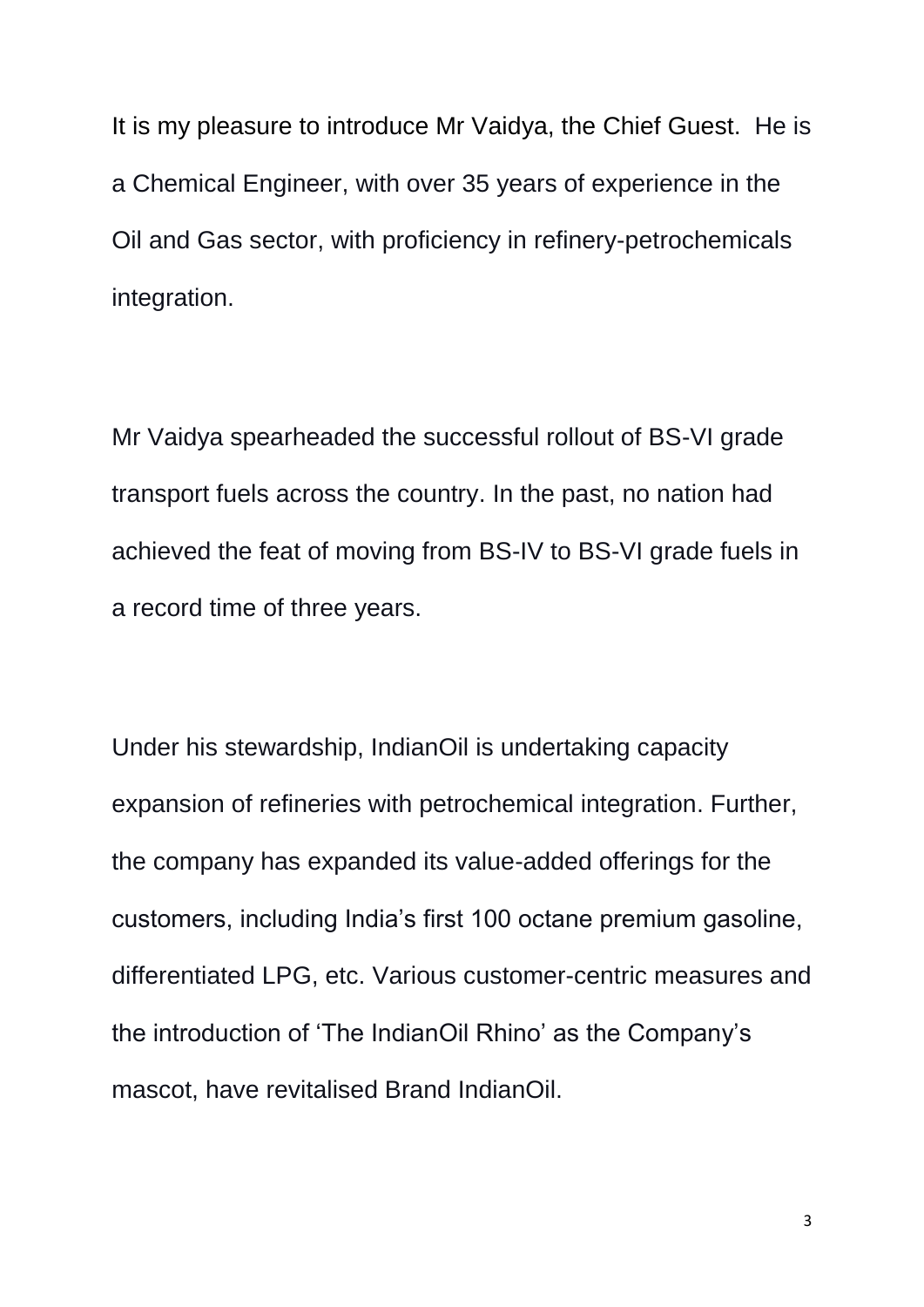With future-ready business acumen and a 'people-first' leadership approach, Mr Vaidya is charting IndianOil's evolution as an integrated energy major. He is a firm believer in the power of innovation, digitalisation and ability for pursuing futuristic, sustainable technologies for a better world. Aligned with this agenda, IndianOil is pioneering the hydrogen economy and is setting up India's first Green Hydrogen Plant at Mathura; as well as forays into natural gas, renewables and bio energy.

Mr Vaidya is the Non-Executive Chairman of IndianOil's subsidiary, Chennai Petroleum Corporation Ltd. and the Joint Venture Companies - Hindustan Urvarak & Rasayan Ltd, Ratnagiri Refinery & Petrochemicals Ltd. and IndianOil Tanking Ltd. He is a Non-Executive Director on the Board of Petronet LNG Ltd. Mr SM Vaidya also holds the position of the First Vice President of the World LPG Association, Paris.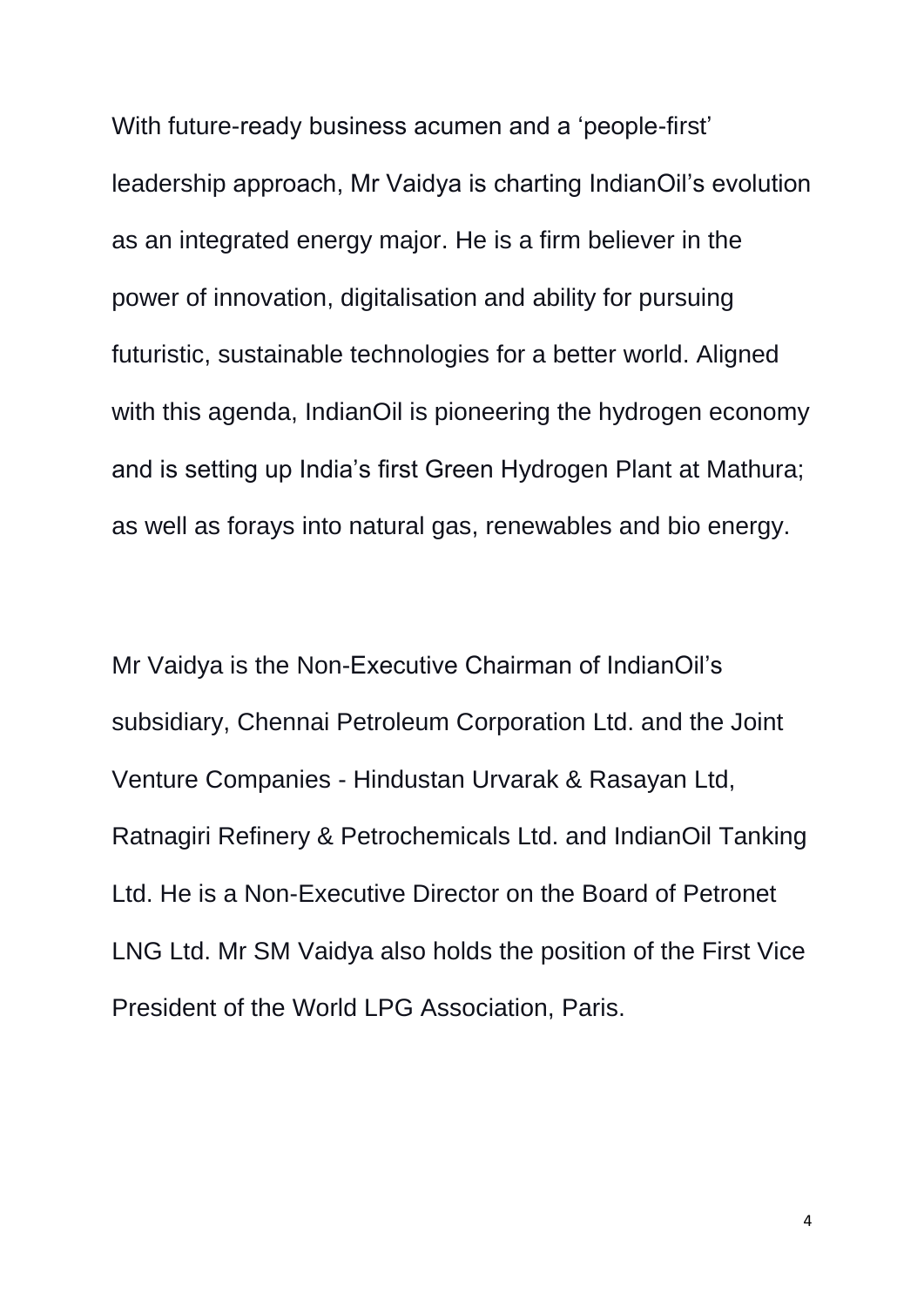Dear graduating students, we are still facing the danger of Covid-19 pandemic. It has badly affected several families and hindered the progress of the nation. In such situation, your responsibility increases to help the community members and also to ensure that the society does not further suffer from the pandemic. A great country can be made by the great contribution of its citizens. Each one of you have to walk an extra mile to help the community and to participate in civic activities to enhance the quality of life of people. A responsible citizen is known by the work he has done for fellow citizens.

I understand that some of you have chosen to opt for higher studies, while the rest of you have decided to opt for a career in the corporate world. Today life long learning is the only solution to cope with the rapidly changing economic and technology scenario. Job demands are changing fast. It is difficult to predict the future of work. Experts state that almost one third of current jobs will vanish by the next decade. Similarly, one third of the jobs will be totally new after a decade. It poses several

5